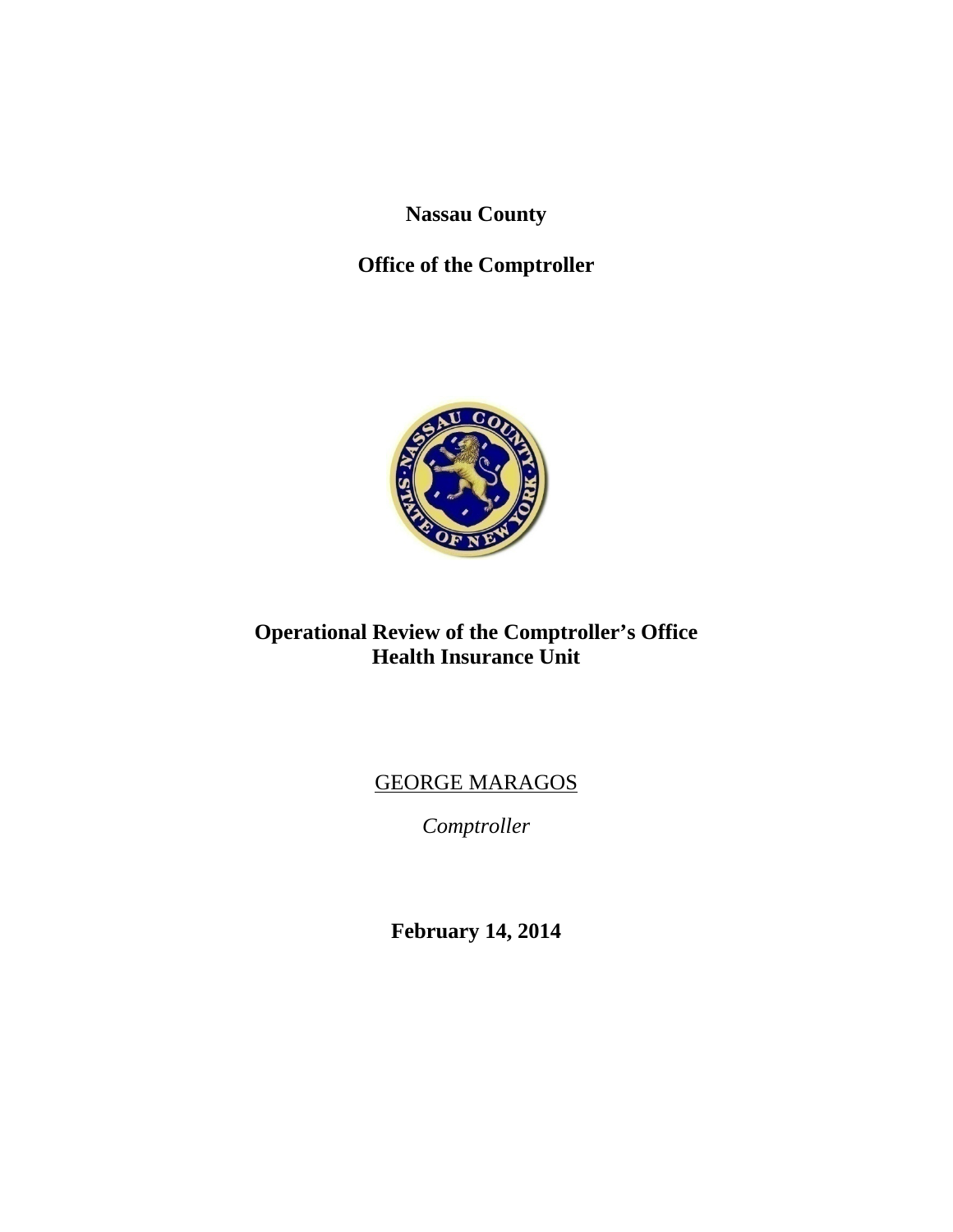# **NASSAU COUNTY**  *OFFICE OF THE COMPTROLLER*

# **George Maragos**

*Comptroller* 

Steven L. Labriola *Chief Deputy Comptroller* 

Paul L. Meli *Deputy Comptroller for Audits And Special Projects* 

Jostyn Hernandez *Director of Communications* 

Christopher Leimone *Counsel to the Comptroller* 

Sergio Blanco *Counsel to the Comptroller* 

### Review Staff

JoAnn Greene *Director of Field Audit* 

Louis Grimaldi *Senior Project Manager*

> Marie A. Fede *Field Auditor*

Vincent Abbatiello *Assistant Director of Field Audit* 

> Aurora Scifo *Senior Project Manager*

> > Brian Fredericks *Field Auditor*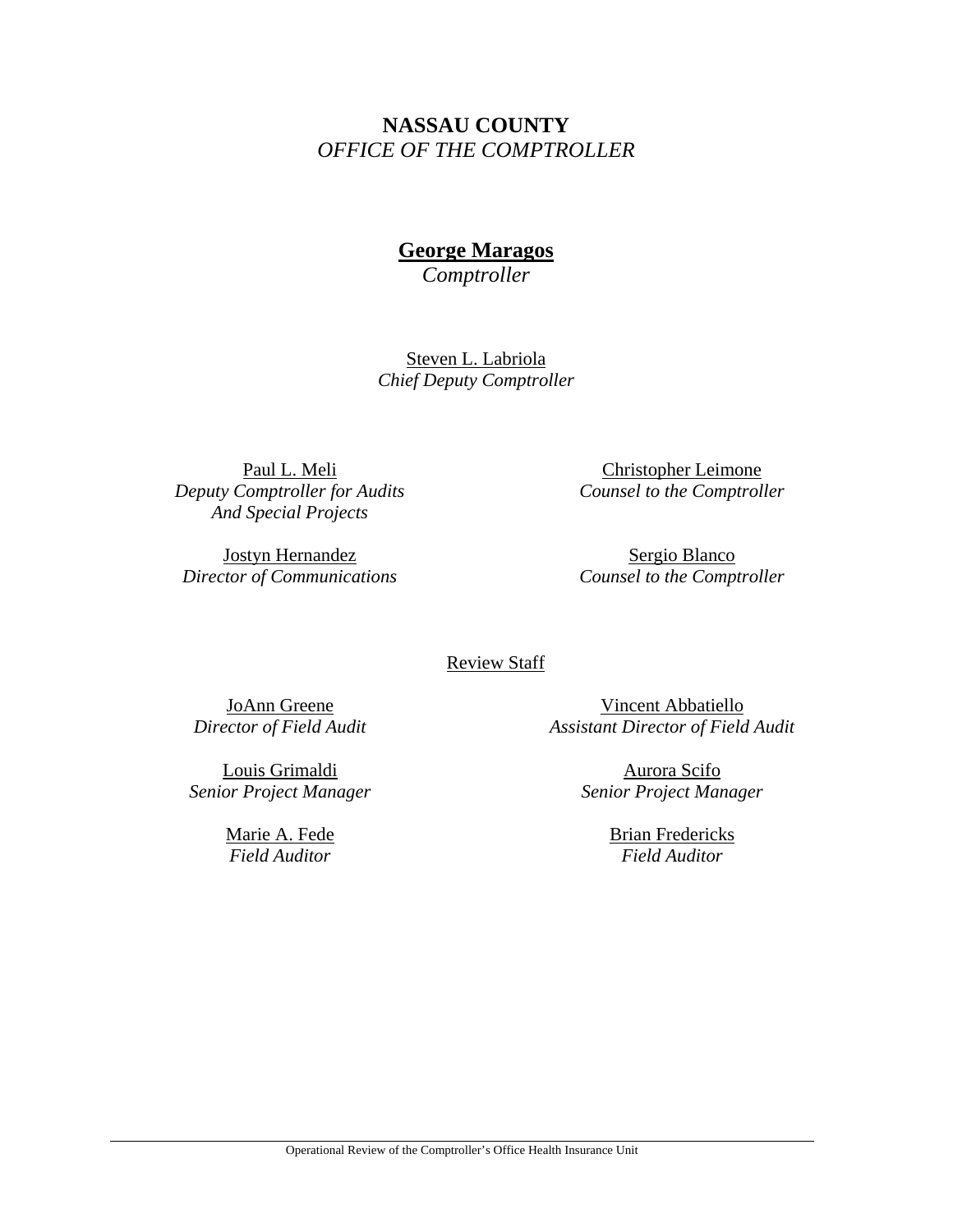### **Introduction:**

Nassau County provides health and optical insurance for its employees and retirees, and dental insurance for its employees only. It provides health insurance through the Empire Plan, HIP, Aetna, Vytra, and Blue Cross health insurance plans. Optical insurance is provided through Davis Vision, and dental insurance is provided through Healthplex.

### **Purpose:**

The purpose of the review was to verify the eligibility for the benefits provided, review the invoices for the various insurances paid, review the Health Insurance Unit's policies and procedures for enrolling and dis-enrolling employees and retirees, procedures for updating the Health Insurance Unit's databases and the reconciliation of the databases to provider enrollment information.

### **Summary of Significant Findings:**

We identified twelve former employees who should have had their health coverage terminated but were still enrolled as being covered. Some of these individuals dated back as far as 2003, 2005, 2006 etc. We also found another former employee who should have had her dental and vision coverage terminated but was still covered in error. We estimated the total amount of unnecessary premiums paid by the County for these former employees as of April 5, 2013 was \$362,138.

The County will only be able to recover \$65,807 (of which \$55,432 has been received in credits as of April 5, 2013) and the remainder of \$296,331 is unrecoverable. This is because the insurance carriers limit how far back credits will be applied. For four of the 13 former employees, their coverage should have been cancelled prior to 2007; however, the premiums were still being paid by the County in 2012 and for six of the former employees, the payments were still being made in 2013.

Our review also revealed one retiree who has been deceased since August 23, 2010, but as of March 19, 2013, the County was still paying this enrollee's insurance premiums. The amount of the unnecessary premiums paid by the County amounted to \$19,940. We were advised that the County expects to be able to recover the full amount.

Further, we identified that the Empire Plan billed the County twice for one active employee and the duplicate amount totaled \$15,031. We were advised that the County expects to be able to recover the full amount.

Our review estimated that a total of 669 retirees did not return their annual attestation letters required in order to maintain their insurance coverage The Health Insurance Unit has no formal follow-up process to identify retirees who may be deceased.

The current disciplinary review process between terminated employees seeking reinstatement tends to languish, averaging 2.3 years. Maintaining health, dental, and vision insurance for 29 terminated individuals has already cost the County over one million dollars.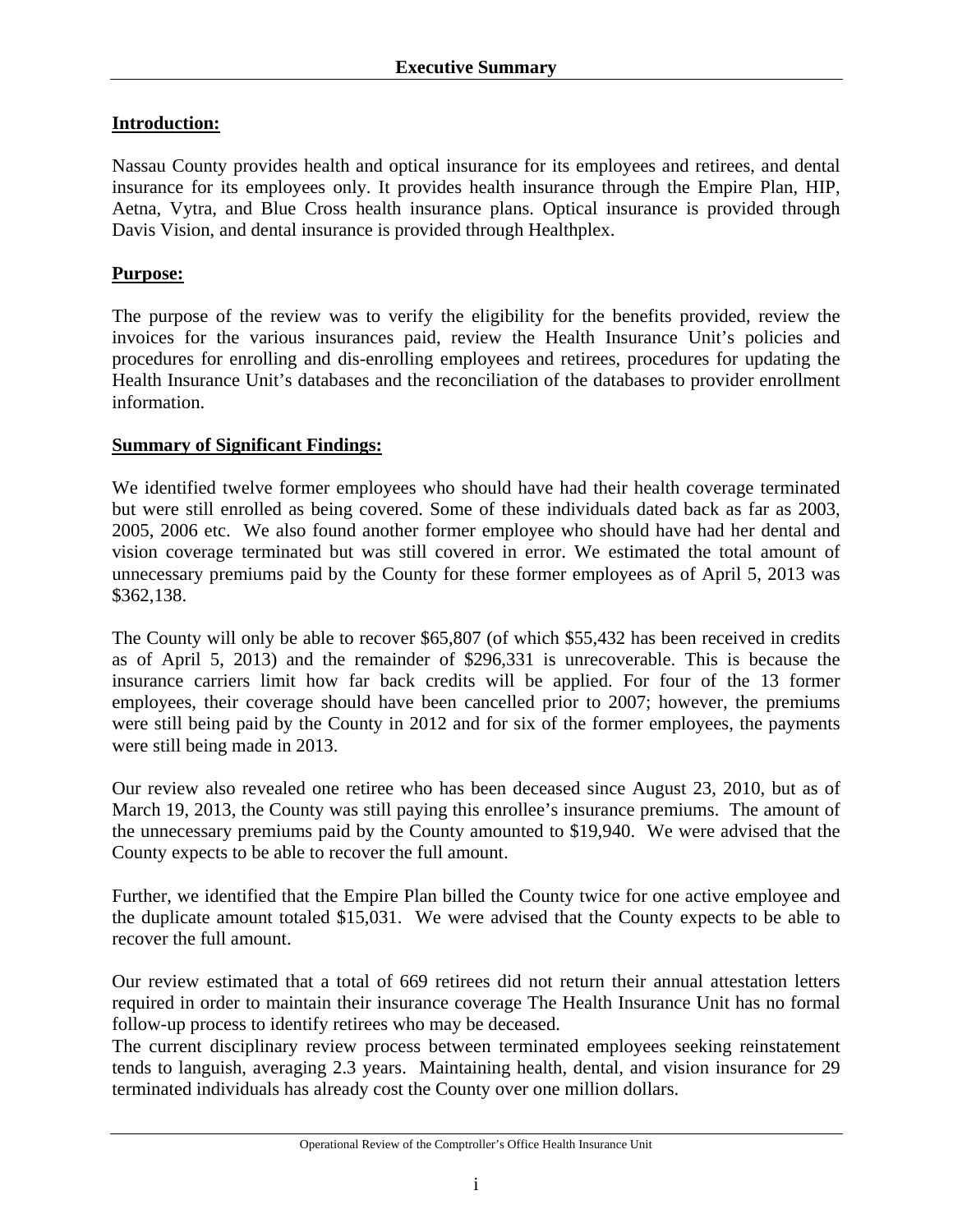Our follow-up review of the prior 2009 audit finding related to continued health insurance coverage for police retirees' survivors revealed that the prior audit recommendation to include the marital status in the attestation letter has not been implemented. Determination of marital status is necessary for police survivors because they are entitled to lifetime health insurance benefits fully paid by the County, as long as the survivor does not remarry.

#### **Summary of Significant Recommendations:**

The Health Insurance Unit should reconcile, at least quarterly, its health insurance database ("HITC") with the New York State Health Insurance Program's ("NYSHIP") enrollment database, (New York Benefits and Accounting System ("NYBEAS")), to ensure that NYSHIP's enrollment is current, and that the monthly invoices of all health, dental, and vision providers are accurate. Refunds from providers should be obtained as soon as possible.

The Health Insurance Unit should use an outside service, similar to the service the auditors used when performing this audit, to assist in identifying deceased retirees.

All retirees who do not respond to either the original or second annual attestation letter requesting verification of their current enrollment status should have their health insurance cancelled, until they attest in writing that they are still alive and eligible for coverage.

The annual attestation letter sent to police retirees and their survivors should be modified to include the enrollee's current marital status.

The County Administration should urge the Office of Labor Relations to resolve termination grievances as quickly as possible and not let these grievances languish.

\*\*\*\*\*\*

The matters covered in this report have been discussed with the management of the Health Insurance Unit. A draft of this report was sent to the Unit for their response. Their comments and our follow-up to their comments are included as an Appendix to this report.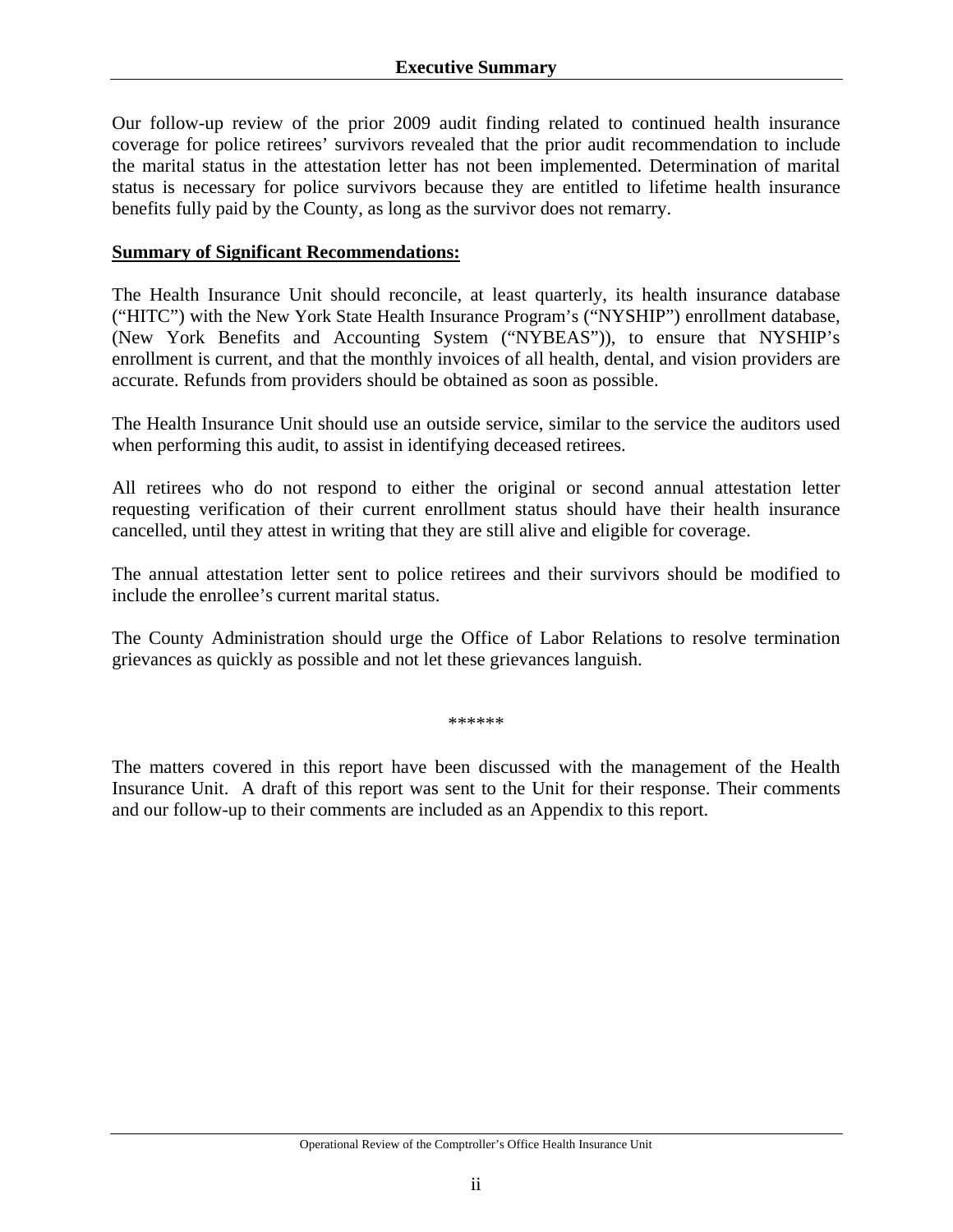## **Page**

| Ineligible Former Nassau County Employees Still Receiving Health Insurance Coverage Cost |  |
|------------------------------------------------------------------------------------------|--|
| Health Insurance Premiums Were Paid for a Deceased Retiree For Over Two Years Costing    |  |
|                                                                                          |  |
| Lengthy Disciplinary Review Process Averaging 2.3 Years Costs the County Over One        |  |
| Appendix – Payroll and Health Benefits Unit Response and Auditor's Follow-up             |  |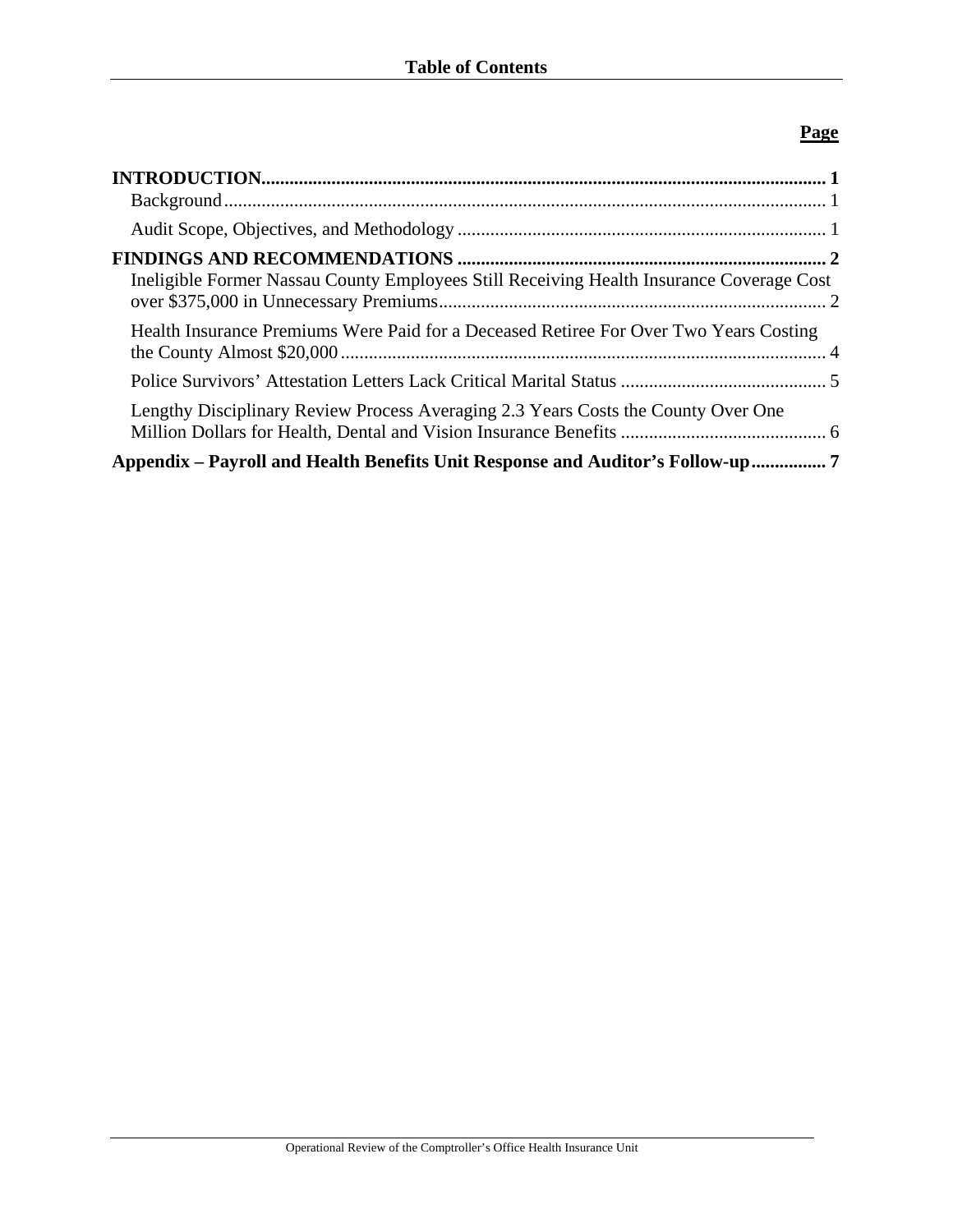## **Background**

Nassau County provides health and optical insurance coverage for its employees and retirees, and dental insurance coverage for its employees only. The County participates in the New York State Health Insurance Program ("NYSHIP"), which offers health and prescription drug insurance to state and local employees through the "Empire Plan." Pursuant to County collective bargaining agreements, in addition to the Empire Plan, County employees and retirees may opt to participate in health insurance plans offered by HIP, Aetna, Vytra, and Blue Cross. The Empire Plan is the County's predominant health insurance carrier, representing about 98 percent of enrollments. Healthplex provides dental insurance and Davis Vision provides optical insurance.

Health insurance costs were \$250.3 million for 2012 and \$252.4 million for 2013.

The Health Insurance Unit of the Comptroller's Office administers employee and retiree enrollments in these various insurance plans and bills for certain participant contributions where required for coverage. The Comptroller's Office Health Insurance Unit initiates and terminates coverage for some 23,000 primary enrollees and over 25,000 dependents.

### **Audit Scope, Objectives, and Methodology**

The major objectives of the audit were to:

- Ensure that only eligible individuals are receiving health benefits;
- Ascertain that plan enrollments are maintained in accordance with County policy, union contracts and applicable laws and regulations; and
- Verify a monthly invoice for each of the various insurances.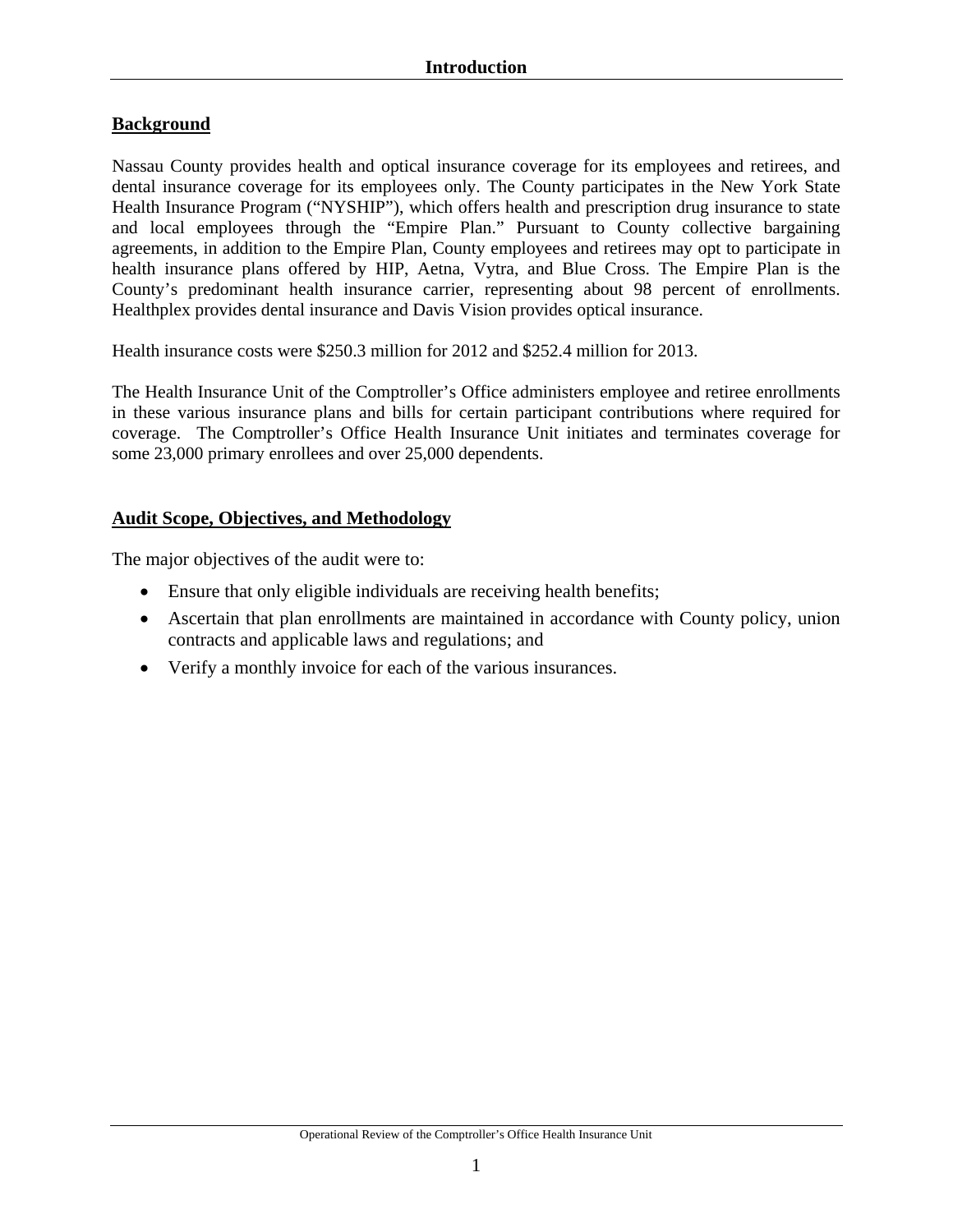### **Audit Finding (1):**

### **Ineligible Former Nassau County Employees Still Receiving Health Insurance Coverage Cost over \$375,000 in Unnecessary Premiums**

The Health Insurance Unit does not reconcile its health insurance database ("HITC") of eligible enrollees with the enrollees included in the carriers' invoices to determine the accuracy of the \$20 million of insurance invoices that are paid each month. As a result, the Health Insurance Unit was not aware that the County was still being billed for ineligible former County employees or that a carrier was billing the County twice for a current employee. As shown in Exhibit I, these errors cost the County \$377,169 in unnecessary premium payments. Further, there is a limit of six months to any corrections that the providers will make and, as such, \$296,331 of the \$377,169 cannot be recouped.

Nassau County participates in the New York State Health Insurance Program ("NYSHIP") and provides other health insurance plan options; these are HIP HMO, Aetna, Blue Cross HMO and Vytra Network. The County also offers vision and dental plans to its eligible employees and dependents. Former Nassau County employees who have resigned or been terminated and have lost their eligibility for health insurance as a result are terminated from the Health Insurance Unit's database, HITC, and the carrier is notified separately. For the Empire Plan, the carrier notification is accomplished when the Health Insurance Unit terminates the coverage in the New York Benefits and Accounting System ("NYBEAS"). All other carriers must be notified separately by the Health Insurance Unit.

Our comparative analysis and review of enrollees per the County's database, HITC, and the enrollees included in the invoices received from all carriers identified:

- ten former employees who should have had their coverage terminated but still had Empire health insurance coverage. Although termination information was entered into HITC, the enrollment database of the provider, NYBEAS, was not updated;
- one former employee that requested a change in plan from HIP to Empire. The employee was enrolled in Empire; however the employee's enrollment in HIP was not canceled;
- one former employee who still had Vytra health coverage;
- one former employee who still had dental coverage and vision coverage; and
- one current employee who was listed twice in the enrollment database of the provider (NYBEAS).

In addition, the cost of providing insurance to employees is charged back, as an accounting entry, to the departments where the employees work as a departmental expense. Due to the lack of regular reconciliations between the Health Insurance Unit's database, HITC and NYSHIP's database, NYBEAS, County departments were still being charged for the cost of health insurance for seven deceased former employees.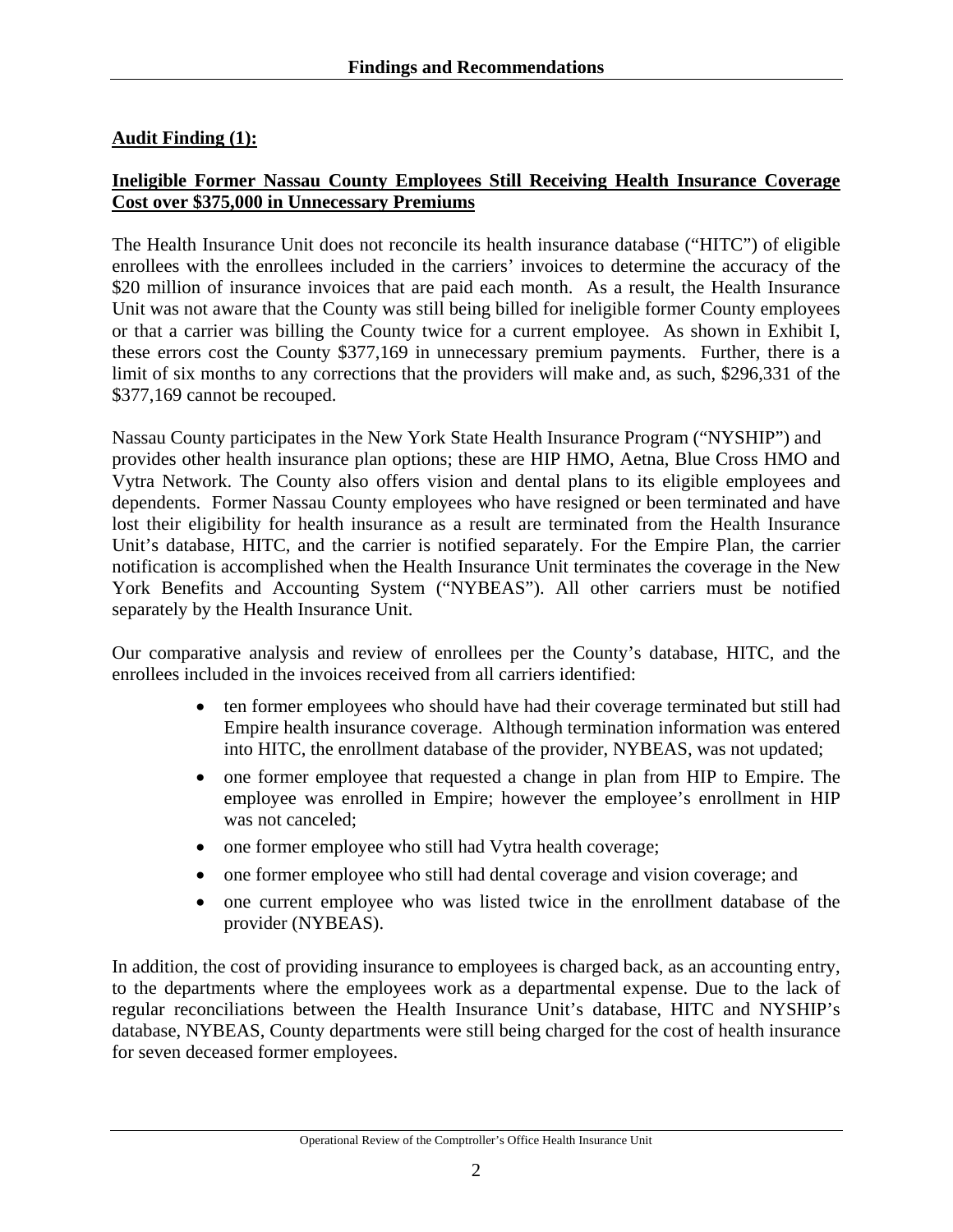The aforementioned errors would have been discovered and corrected and the financial impact could have been avoided if regular reconciliations were completed on a timely basis. All of the errors were communicated to the Health Insurance Unit who attempted to obtain reimbursement wherever they could.

**Cost of Former Ineligible Employees Being Covered**

### **Exhibit I**

|    |                    | <b>Date</b><br>Coverage |                   |              | <b>Recovered</b>         |                  |                  |
|----|--------------------|-------------------------|-------------------|--------------|--------------------------|------------------|------------------|
|    |                    | <b>Should</b>           |                   |              | <b>To-Date</b>           | <b>Amount HI</b> | <b>Amount HI</b> |
|    | Coverage           | <b>Have Been</b>        | Coverage          | <b>Total</b> | as a Result              | <b>Can Still</b> | <b>Cannot</b>    |
|    | <b>Type</b>        | <b>Terminated</b>       | <b>Terminated</b> | Overpaid     | of the Audit             | <b>Recover</b>   | <b>Recover</b>   |
| 1  | Empire             | 08/22/03                | 10/31/12          | \$<br>49,295 |                          | \$<br>(2,515)    | \$<br>46,780     |
| 2  | Empire             | 09/30/05                | 03/31/13          | 118,361      | (11, 187)                |                  | 107,174          |
| 3  | Empire             | 04/05/06                | 03/31/13          | 51,310       | (5,100)                  |                  | 46,210           |
| 4  | Empire             | 08/31/06                | 10/31/12          | 45,462       | (3,564)                  |                  | 41,898           |
| 5  | Empire             | 07/31/10                | 03/31/13          | 21,633       | (5,100)                  |                  | 16,533           |
| 6  | Empire             | 03/04/11                | 03/31/13          | 35,925       | (11, 187)                |                  | 24,738           |
| 7  | Empire             | 12/31/11                | 10/31/12          | 4,192        | (2,935)                  |                  | 1,257            |
| 8  | Empire             | 12/31/11                | 10/31/12          | 12,693       | (8,885)                  |                  | 3,808            |
| 9  | Empire             | 12/31/11                | 10/31/12          | 4,192        | (2,935)                  |                  | 1,257            |
| 10 | Empire             | 08/31/12                | 01/29/13          | 7,814        | $\overline{\phantom{a}}$ | (7, 814)         |                  |
|    | 11 Vytra           | 09/30/12                | 12/01/12          | 1,539        | (1,539)                  |                  |                  |
|    | 12 HIP             | 12/31/11                | 02/01/13          | 9,442        | (2,954)                  |                  | 6,488            |
|    | 13 Dental & Vision | 06/30/12                | 12/01/12          | 280          | (46)                     | (46)             | 188              |
|    | 14 Empire          | Duplicate Billing       |                   | 15,031       | (15,031)                 |                  |                  |
|    | <b>Totals</b>      |                         |                   | \$377,169    | (70, 463)<br>\$          | \$ (10,375)      | \$296,331        |

#### **Audit Recommendation:**

We recommend that the Health Insurance Unit:

- a) at least on a quarterly basis, if not monthly, reconcile its health insurance database, HITC, with:
	- i. NYSHIP's enrollment database NYBEAS to ensure that NYSHIP's Empire Plan enrollment is current; and
	- ii. the carrier invoices from HIP HMO, Aetna, Blue Cross HMO, Vytra Network, Healthplex and Davis Vision to ensure their enrollment is current.
- b) obtain refunds from the providers as soon as errors are detected, because there is a limit of six months to any corrections that the providers will make.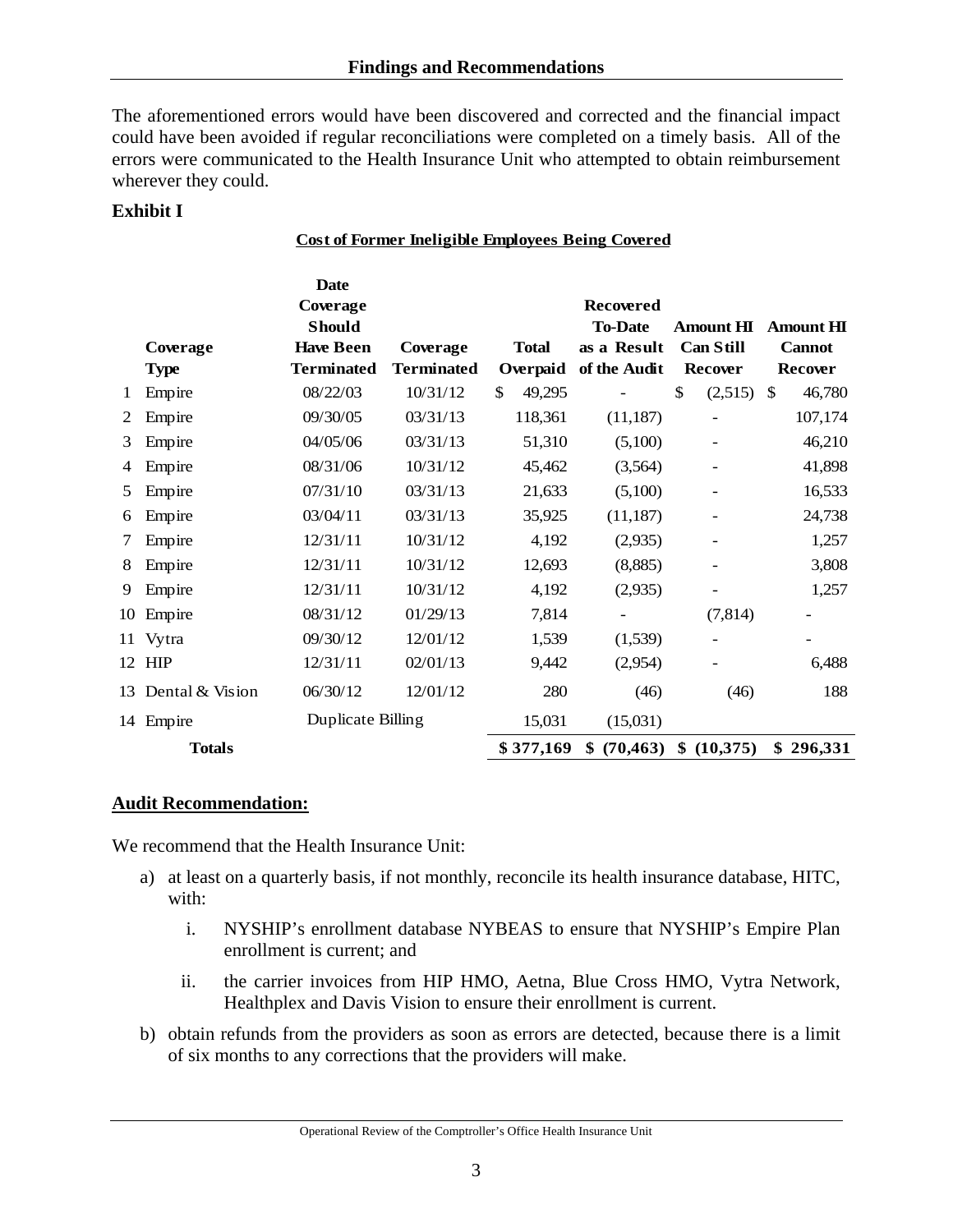### **Audit Finding (2):**

 $\overline{a}$ 

## **Health Insurance Premiums Were Paid for a Deceased Retiree For Over Two Years Costing the County Almost \$20,000**

Our review revealed that the County continued to pay health insurance premiums totaling \$19,940 subsequent to a retiree's death in 2010, because the Health Insurance Unit was not aware the retiree had died. We also determined that there is no formal written process on how to follow up on the hundreds of retirees who do not return completed and signed attestation letters designed to notify the Health Insurance Unit of a change in the status of a retiree, such as death.

Retirees are required to complete and sign an annual attestation letter updating the current status of the retiree and dependents, because when retirees become deceased, their coverage should be terminated (unless they are police survivors). We were advised by the Health Insurance Unit that 13,000 attestation letters were sent in 2012 and hundreds were not returned by retirees.

When asked what the Health Insurance Unit did to follow up with a retiree who did not respond, we were told that there is no formal written process in place and that informal practices have changed over the years. For example, the prior administration did not allow the automatic termination of benefits. Current procedures are that the Health Insurance Unit tries to elicit a response from the retirees.

In order to verify that all retirees in the Empire Plan were still living, we obtained the services of an outside vendor. This vendor provided the County with a list of a few hundred people that had passed away; the Health Insurance Unit was aware of all but one of the deceased retirees. This retiree passed away on August 23, 2010 and as of March 2013, the insurance premiums were still being paid by the County. The premium cost subsequent to the date of death amounted to \$19,940. The routine use of an outside service would have saved the County this unnecessary expense. The cost for the death index search for the full review of all  $21,000<sup>1</sup>$  enrollees was only a fraction (1/10) of the annual premium.

We also reviewed the Health Insurance Unit's records regarding the 13,000 attestation letters mailed to retirees in 2012 and determined that 283 retirees who reside outside of New York State did not return their attestation letters. The estimated annual cost of the health insurance premiums for these retirees is \$3,329,685. We were not able to determine the exact number of retirees who reside in New York State who did not return their attestation letters or the related cost, because the file containing the names was lost. The cost of the in-state retirees' coverage cannot be estimated without knowing who they are and the type of coverage they had. However, based upon the rate of non-compliance from out-of-state retirees, we estimated the number of instate retirees who did not respond to be 386. Therefore, we estimated that a total of 669 retirees did not return their letters.

The lack of a follow-up process to cancel the health insurance coverage for all retirees who do not respond to the attestation letters increases the risk that the Health Insurance Unit will

Operational Review of the Comptroller's Office Health Insurance Unit

<sup>&</sup>lt;sup>1</sup> The outside service reviewed all  $21,000$  enrollees which included active and retired employees.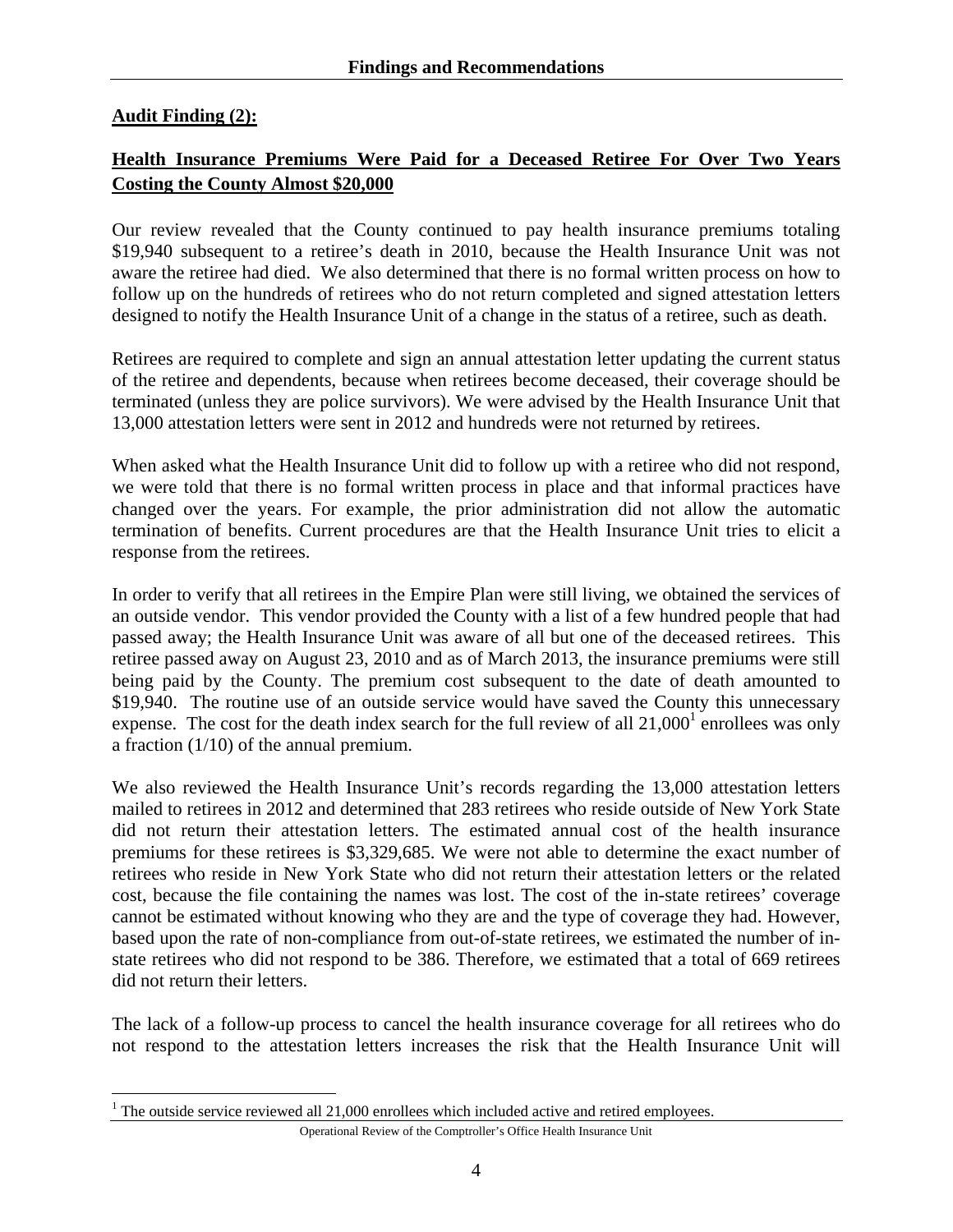unnecessarily continue coverage for deceased or otherwise ineligible retirees at the County's expense.

#### **Audit Recommendation:**

We recommend that the Health Insurance Unit:

- a) obtain an outside service once a year to scan the database of covered individuals and identify the deceased;
- b) immediately seek refunds from the healthcare providers as of the date of death; and
- c) implement a written follow-up process whereby all retirees who do not respond to the annual attestation letters (or to a second request) verifying their current eligibility status will have their insurance cancelled within a certain time period.

### **Audit Finding (3):**

### **Police Survivors' Attestation Letters Lack Critical Marital Status**

Our follow-up review of the prior 2009 audit noted that a police retiree's survivor may inappropriately continue to receive health insurance coverage upon remarriage.

Police survivors, like all County retirees, are required to complete and sign the annual attestation letters, but unlike other County retirees, police survivors are entitled to health insurance coverage for life, unless they remarry. As noted in the prior audit, the annual attestation letter sent to retirees does not request marital status, and, as a result, the Health Insurance Unit has not developed the means to be made aware of a change in the marital status of a police survivor. We found that the prior audit recommendation to include the marital status in the attestation letter has not been implemented.

Determination of marital status is necessary for police survivors because they are entitled to lifetime health insurance benefits fully paid by the County, as long as the survivor does not remarry.

### **Audit Recommendation:**

We recommend that the annual attestation letter should be modified to include the enrollee's current marital status.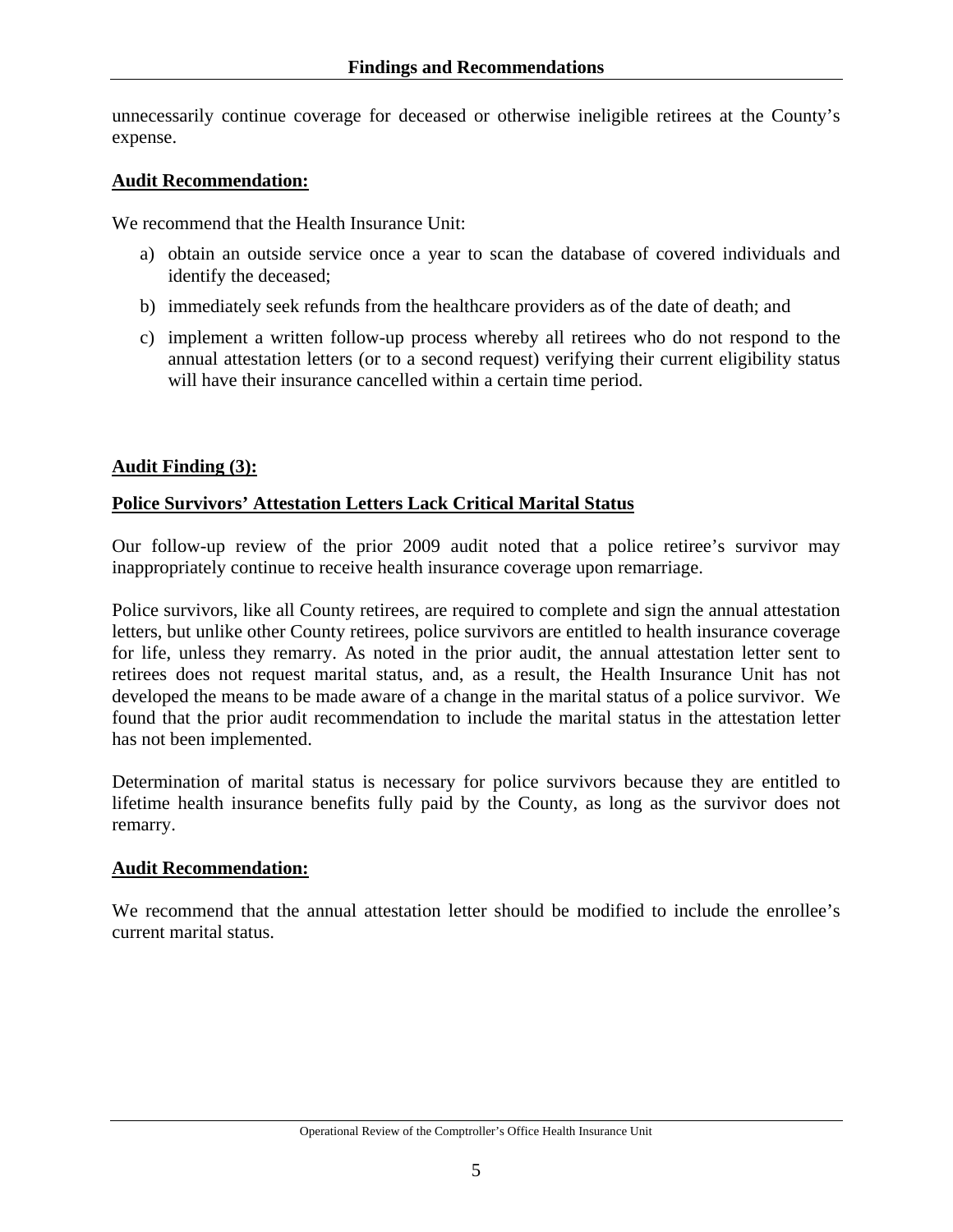## **Audit Finding (4):**

# **Lengthy Disciplinary Review Process Averaging 2.3 Years Costs the County Over One Million Dollars for Health, Dental and Vision Insurance Benefits**

When a terminated employee requests a disciplinary review to be reinstated, his or her health, dental and vision insurance is maintained until a determination is made. According to the Health Insurance Unit, the process is very lengthy, sometimes spanning several years. In addition, the County Department of Labor Relations does not always communicate the final outcome to the Health Insurance Unit on a timely basis, resulting in years of payment of health insurance for the terminated employees, costing over a million dollars.

We identified 29 individuals listed on the October 2012 NYSHIP Reconciliation Report who had been terminated and filed a disciplinary review for reinstatement. Eighteen of these individuals had family coverage at a cost of \$18,753 year and 11 had individual coverage at a cost of \$8,553 per year. The total annual cost of the 29 health insurance policies was \$431,648. As of October 2012, the average amount of time that had elapsed since the 29 employees were terminated was 2.3 years. At an annual healthcare cost of \$431,648 and an average grievance time span of 2.3 years, the extrapolated cost for the 2.3 years is \$992,790. When adding the additional cost of dental and vision coverage, the estimated extrapolated cost increases to \$1,037,572.

### **Audit Recommendation:**

Given the high cost of continued health, dental and vision insurance coverage during the grievance period, we recommend that the Office of Labor Relations promulgate procedures that expedite termination grievances.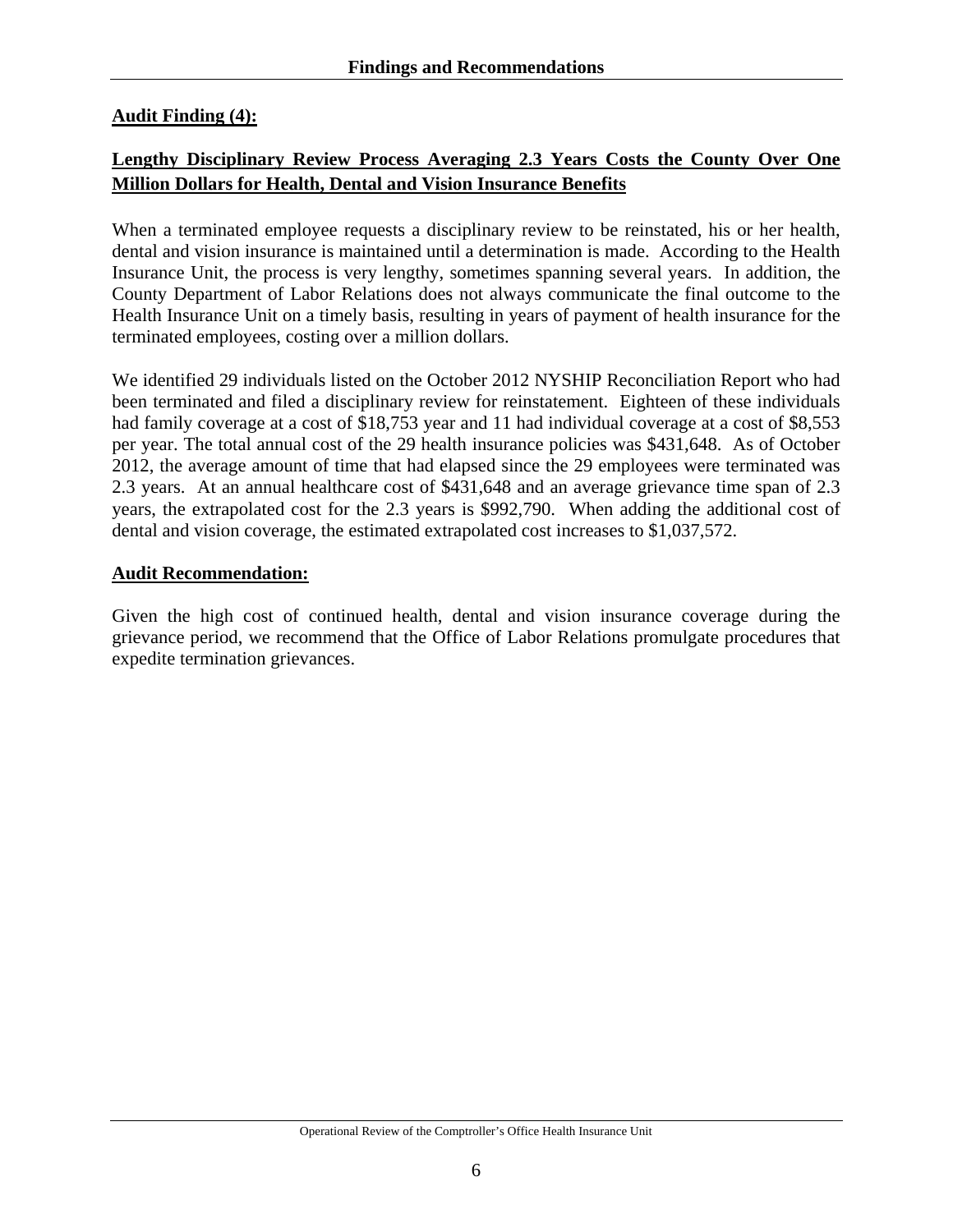# **Audit Finding (1):**

### **Ineligible Former Nassau County Employees Still Receiving Health Insurance Coverage Cost over \$375,000 in Unnecessary Premiums**

### **Audit Recommendation:**

We recommend that the Health Insurance Unit:

- a) at least on a quarterly basis, if not monthly, reconcile its health insurance database, HITC, with:
	- i. NYSHIP's enrollment database NYBEAS to ensure that NYSHIP's Empire Plan enrollment is current; and
	- ii. the carrier invoices from HIP HMO, Aetna, Blue Cross HMO, Vytra Network, Healthplex and Davis Vision to ensure their enrollment is current.
- b) obtain refunds from the providers as soon as errors are detected, because there is a limit of six months to any corrections that the providers will make.

## **Payroll and Health Benefits Unit Response:**

We have reviewed the above instances which were cited as findings. Listed below are our responses and explanations for several of these instances:

- Employee #1 This individual was not an employee of the County instead the individual is the survivor of a Police Officer. In reviewing this individual she supposedly died in 2003. However, due to the NYSHIP regulations a Participating Agency cannot cancel a policy using the code "Deceased" without a death certificate. Additionally, if a policy is cancelled "Deceased", and we later discover that the survivor is alive and entitled to the coverage, NYSHIP will NOT allow a reinstatement of the coverage. We did not receive a death certificate nor did this individual show as deceased in the Lexis Nexis report that the Field Audit unit used in Audit Finding #2. To cancel this individual's coverage we processed it using the code "non-payment", since we had not received a death certificate, or a response to the 2011 attestation letter. If we are provided with the death certificate for this individual we could receive additional credits from NYSHIP up to 3 years of premiums and appeal NYSHIP to obtain the full amount premiums paid after her death.
- Employees  $#7, #8,$  and  $#9$  These individuals were cancelled for non-response to the annual attestation that was performed at the end of the year in 2011. The reason that these were not cancelled until October was that the computer which was used to process the annual attestation was removed from the Health Insurance Unit by the Information Technology Department without the knowledge or consent of the Comptroller's Office. This delayed the cancellation process.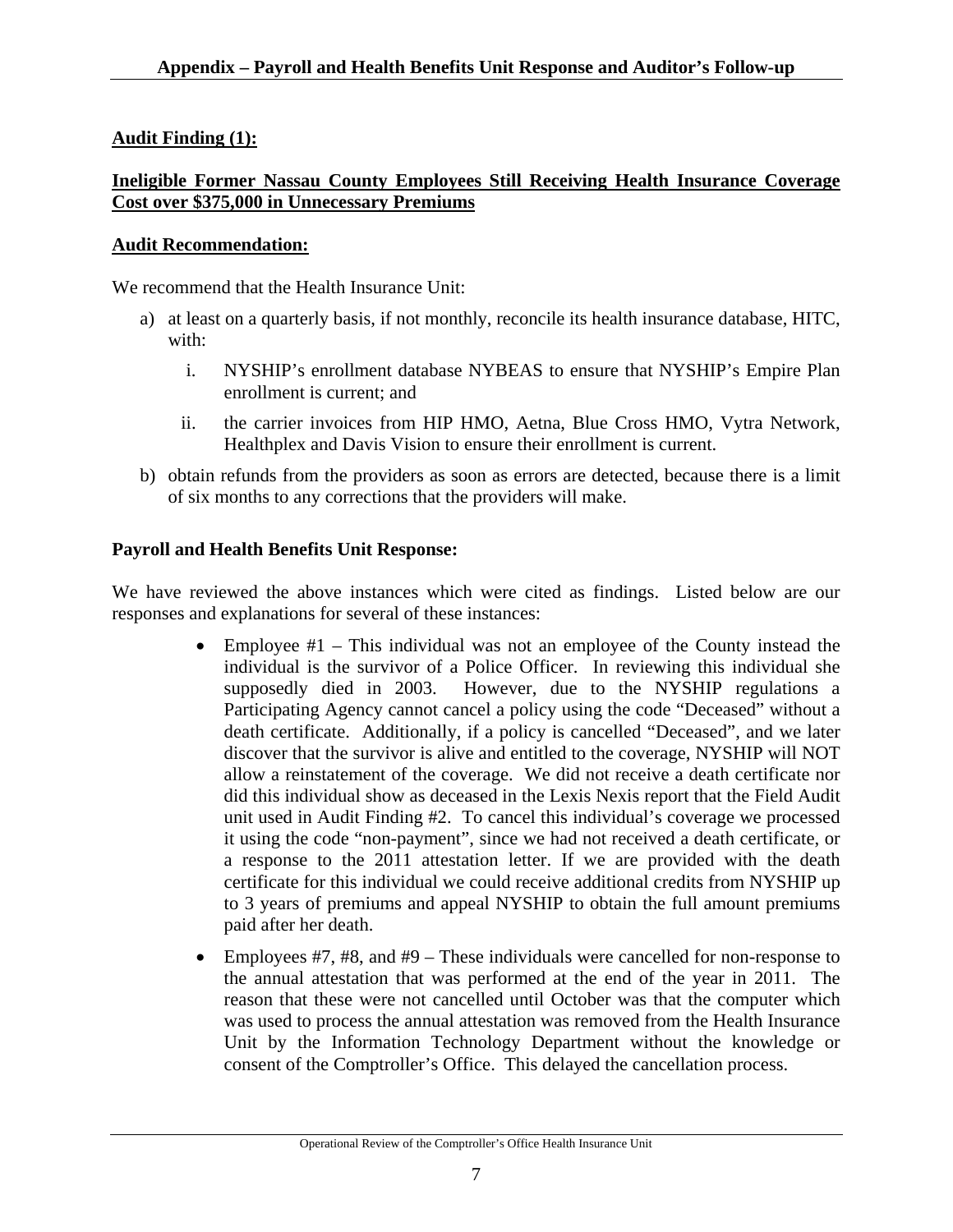- Employee  $#10$  This is not a finding instead it is due to normal timing for health insurance due to a possible disability retirement. This individual indicated that he was getting a disability retirement from NYS. In the process of getting a disability retirement the individual receives a letter from NYS indicating their application has been accepted. However, this is not sufficient for the individual to receive health insurance as a retiree. NYSHIP requires that an award letter signed by one of four retirement specialists must be provided to us by the applicant before we can process the retirement. We did not receive this award letter and cancelled the coverage during the month in which we could receive full credit from NYSHIP. As a normal practice, we do not terminate the health insurance for an individual going thru this process before the last month in which we can receive full credit from NYSHIP.
- Employee  $# 11$  This is just a normal timing difference. The cancellation was processed by the 15<sup>th</sup> of the month in which the coverage was terminated, which normally occurs. The carrier had already produced the bill for the next month. We received the credits due to the County on the subsequent month's bill.
- Employee  $\#12 -$  We have contacted the carrier and are seeking to recover the full amount.

# Corrective Actions:

In order to ensure that in the future an individual is not cancelled in HITC but still remains covered with one of our health insurance carriers we have implemented the following:

- Each cancellation and option change transaction is reviewed by different auditing assistant than the one who processed the transaction in order to ensure that the cancellation was processed in both HITC and the carriers' systems. The documents are initialed and dated by the reviewer before they are filed.
- Employees were instructed to process cancellation in the carriers' systems before HITC since we have monthly reports from HITC that would alert us of mismatch between their status in NUHRS and their status in HITC, and an incorrect enrollment in HITC can be corrected without cost to the County.

To ensure that enrollees who do not respond to the annual attestation request are cancelled in a timely manner the following have been implemented:

• An online database and attestation system was started in 2013, which would enable us to reconcile the responses in a timely manner. Enrollees were given the option to respond online or mail back the attestation letters. Unfortunately, most of the enrollees chose to mail back the letters. We are aiming to make online mandatory for the 2014 open enrollment period.

In addition, Payroll and Health Benefits is currently in the process of changing from the current HITC and NUHRS system to one integrated PeopleSoft system. This new system allows for much greater reporting capabilities than is currently available and because all of our Human Capital Management (HCM) modules are in one single system, there will be seamless communication between job data, payroll data, time reporting data and benefits data. It will also facilitate a more efficient reconciliation of the NYSHIP enrollment database. Reconciliation of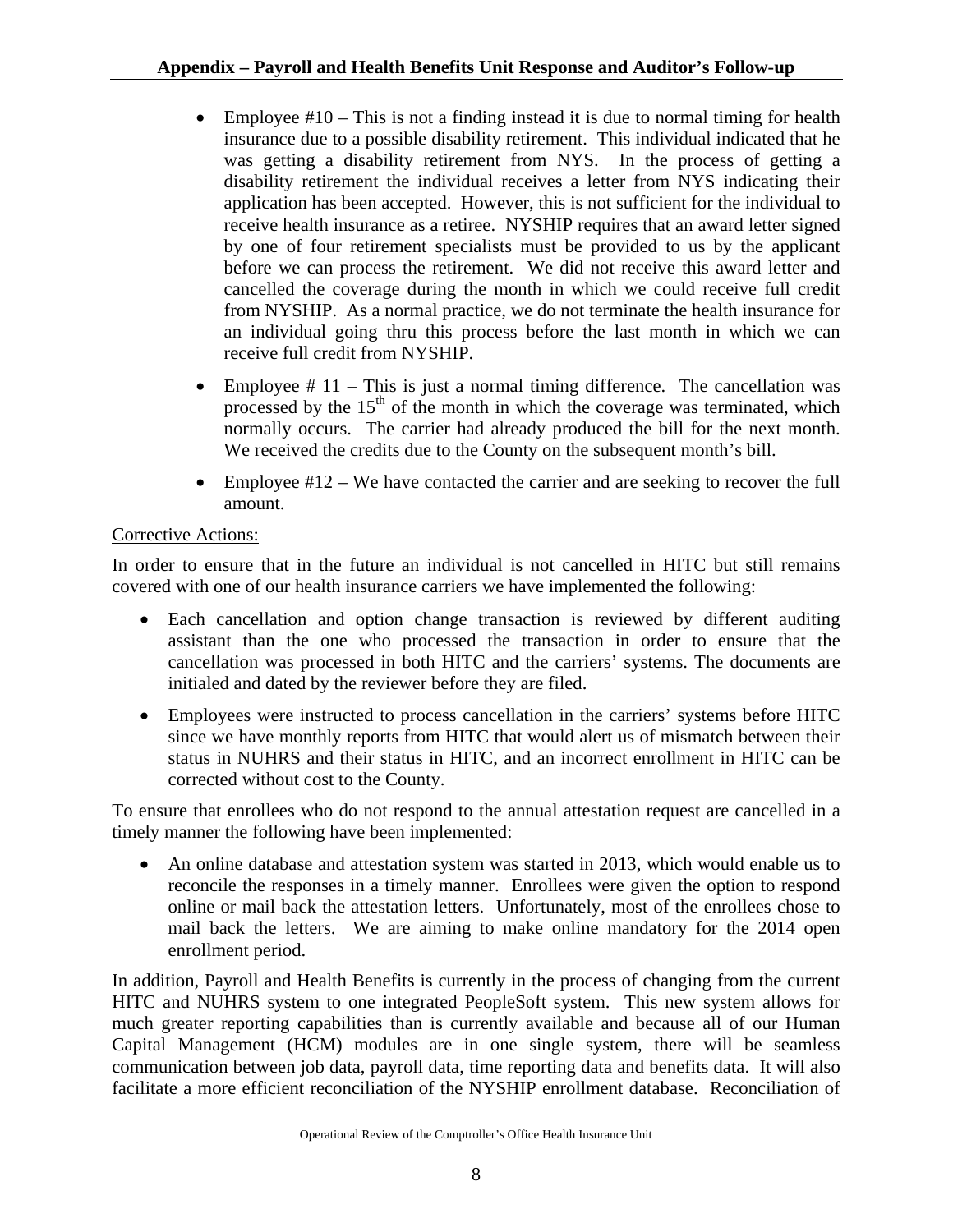the NYSHIP database is time consuming and presently the health benefits unit does not have the manpower to perform this reconciliation in a timely manner. These new reports will be used to identify situations similar to those mentioned above.

### *Auditor's Follow-up:*

*We concur with the corrective actions taken by the Payroll and Health Benefits Unit.* 

### **Audit Finding (2):**

### **Health Insurance Premiums Were Paid for a Deceased Retiree For Over Two Years Costing the County Almost \$20,000**

#### **Audit Recommendation:**

We recommend that the Health Insurance Unit:

- a) obtain an outside service once a year to scan the database of covered individuals and identify the deceased;
- b) immediately seek refunds from the healthcare providers as of the date of death; and
- c) Implement a written follow-up process whereby all retirees who do not respond to the annual attestation letters (or to a second request) verifying their current eligibility status will have their insurance cancelled within a certain time period.

### **Payroll and Health Benefits Unit Response:**

For the individual cited in the finding above, Nassau County received the entire credit from NYSHIP for the time period from the individual's date of death until the policy was cancelled. NYSHIP recognizes that at times it is difficult to verify an individual's death as it allows for the recovery of premiums up to 3 years from the date of the enrollee's death. This is far longer than the 6 months it allows during the normal course of business.

The Health Benefits Unit is willing to use the services of the outside vendor to scan for deceased individuals. However, please note that in the finding it was cited that the vendor provided the County with several hundred names but only one was not already known by the Health Insurance Unit; indicating that there is a process in place to cancel deceased enrollees. As indicated above, we are hesitant to cancel police and firemen survivors without definite proof of death, because the policy cannot be reinstated. Survivors who pay for their health coverage are not a risk to the County, since we can cancel for non-payment. As a result, we cancel the individuals when they stop making the required contributions.

To ensure that individuals are entitled to receive the health insurance in retirement, the Health Insurance Unit sends an annual attestation to the retirees and survivors. After the attestations are returned and scanned the Unit obtains a listing of all individuals that did not respond. This list is used to send a second notice to the individual prior to any health insurance being cancelled. For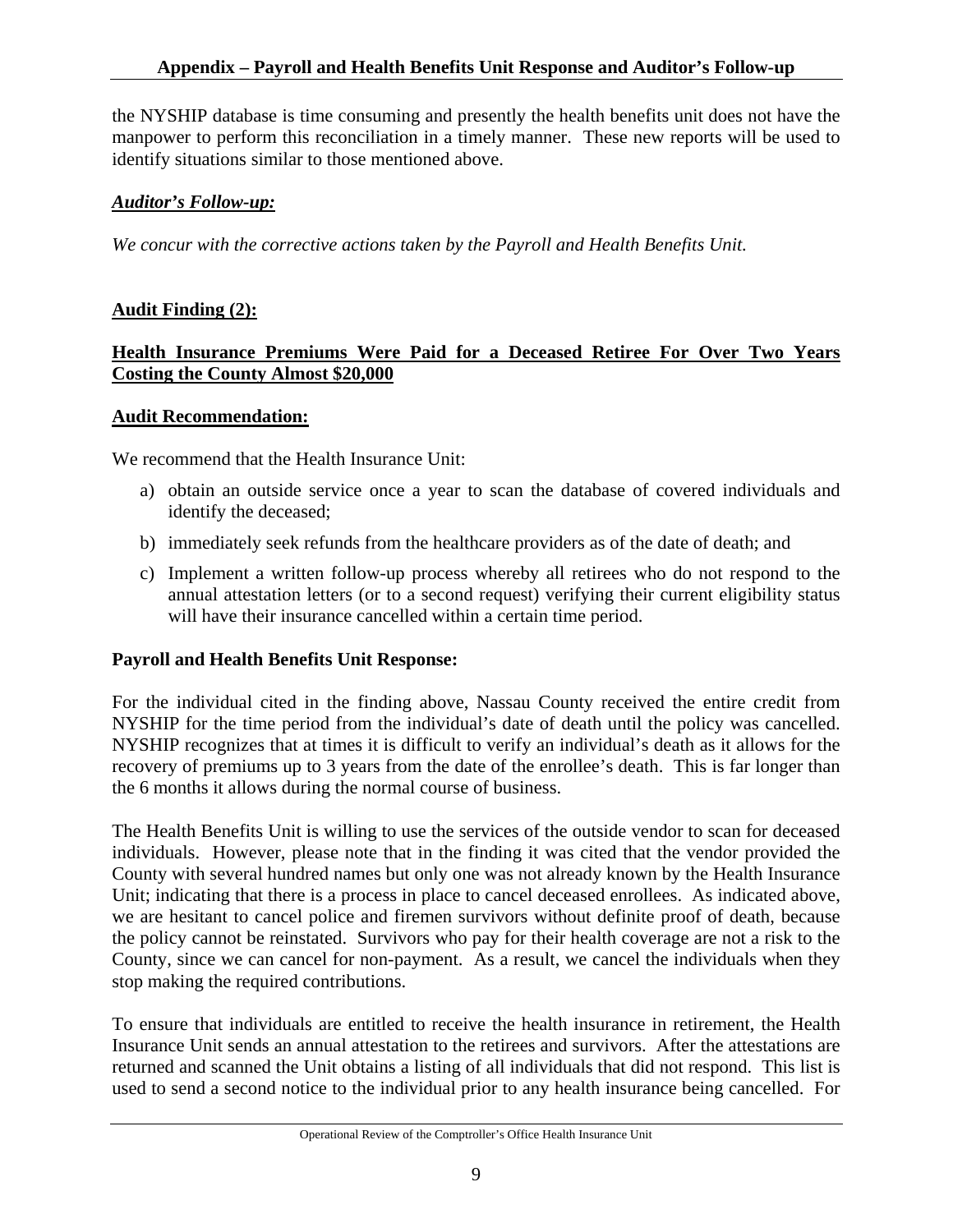### **Appendix – Payroll and Health Benefits Unit Response and Auditor's Follow-up**

the attestation sent out in late 2011, the computer that was used to scan the attestations and produce the reports was removed by the Department of Information Technology without our knowledge. This hampered our efforts to complete the second notifications to the retirees or survivors that did not respond. It should also be noted that beginning with the attestation that were sent out in late 2012, the Health Benefits Unit has instituted a new system wherein the retiree or survivor can respond to the attestation electronically.

#### *Auditor's Follow-up:*

*We concur with the corrective actions taken by the Payroll and Health Benefits Unit.* 

### **Audit Finding (3):**

### **Police Survivors' Attestation Letters Lack Critical Marital Status**

#### **Audit Recommendation:**

We recommend that the annual attestation letter should be modified to include the enrollee's current marital status.

### **Payroll and Health Benefits Unit Response:**

Within the annual attestation letter that is sent, we remind the individuals that any changes in marital status must be reported to us immediately. We agree that the attestation that is returned by the retiree or survivor does not list the marital status. We will add the enrollee's marital status to the attestation form that is to be returned by the retiree or survivor and require them to report any differences prior to signing and returning the form.

#### *Auditor's Follow-up:*

*We concur with the corrective actions taken by the Payroll and Health Benefits Unit.* 

### **Audit Finding (4):**

### **Lengthy Disciplinary Review Process Averaging 2.3 Years Costs the County Over One Million Dollars for Health, Dental and Vision Insurance Benefits**

#### **Audit Recommendation:**

Given the high cost of continued health, dental and vision insurance coverage during the grievance period, we recommend that the Office of Labor Relations promulgate procedures that expedite termination grievances.